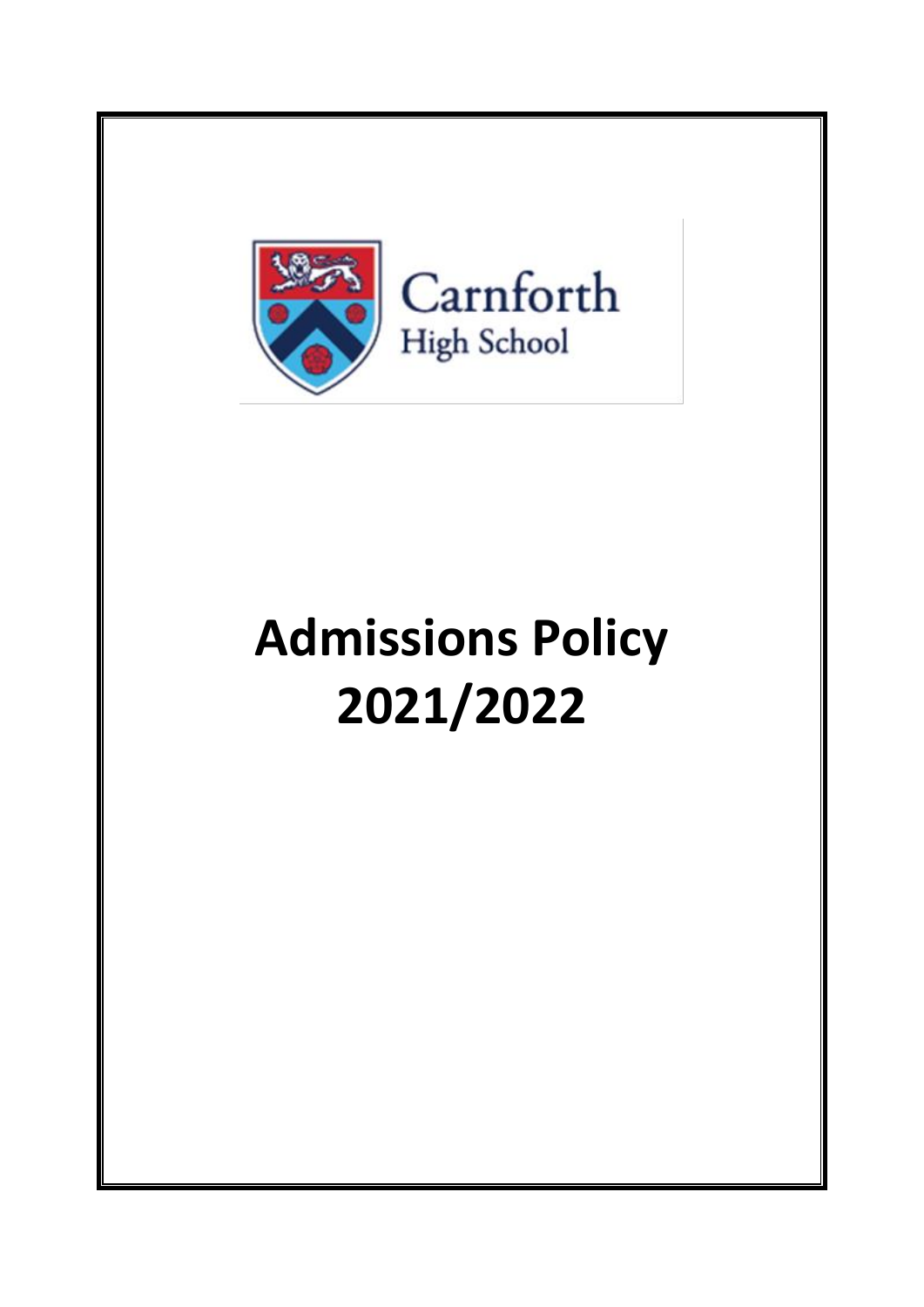Applications for admission to the school should be made online between 1st September 2020 and 31st October 2020 via the Local Authority website www.lancashire.gov.uk/schools. It is not normally possible to change the order of your preferences for schools after the closing date.

Parents **must** complete the Local Authority electronic form, stating three preferences.

### **The school is not able to offer places beyond its admission number (132). Offers of places under the equal preference system will be sent to parents on 1st March 2021 by the Local Authority. Parents of children not admitted will be offered an alternative place by the Local Authority.**

In the event the school is oversubscribed, a supplementary form is available from the school and the school's website. The supplementary form should be returned to the school by 31st October 2020. If the school is oversubscribed, a failure to complete the supplementary form may result in your application for a place in this school being considered against a lower priority criteria.

**The number of places available for admission to Year 7 in September 2021 will be a maximum of 132.** The Governing Body will not place any restrictions on admissions to Year 7 unless the number of children for whom admission is sought exceeds this number.

The Governing Body operates a system of equal preferences under which they consider all preferences equally and the Local Authority notifies parents of the result. In the event that there are more applicants than places, after admitting all children with a Statement of Educational Need or Health and Care Plan naming this school, the Governing Body will allocate places using the criteria below, which are listed in order of priority:

## **1. 'Looked After':**

'Looked After' means that the child is (a) in the care of a local authority, or (b) being provided with accommodation by a local authority in the exercise of their social services functions at the time of making an application to the school. 'Previously Looked After Children' are children who were Looked After, but immediately after being Looked After became subject to an adoption, residence or special guardianship order.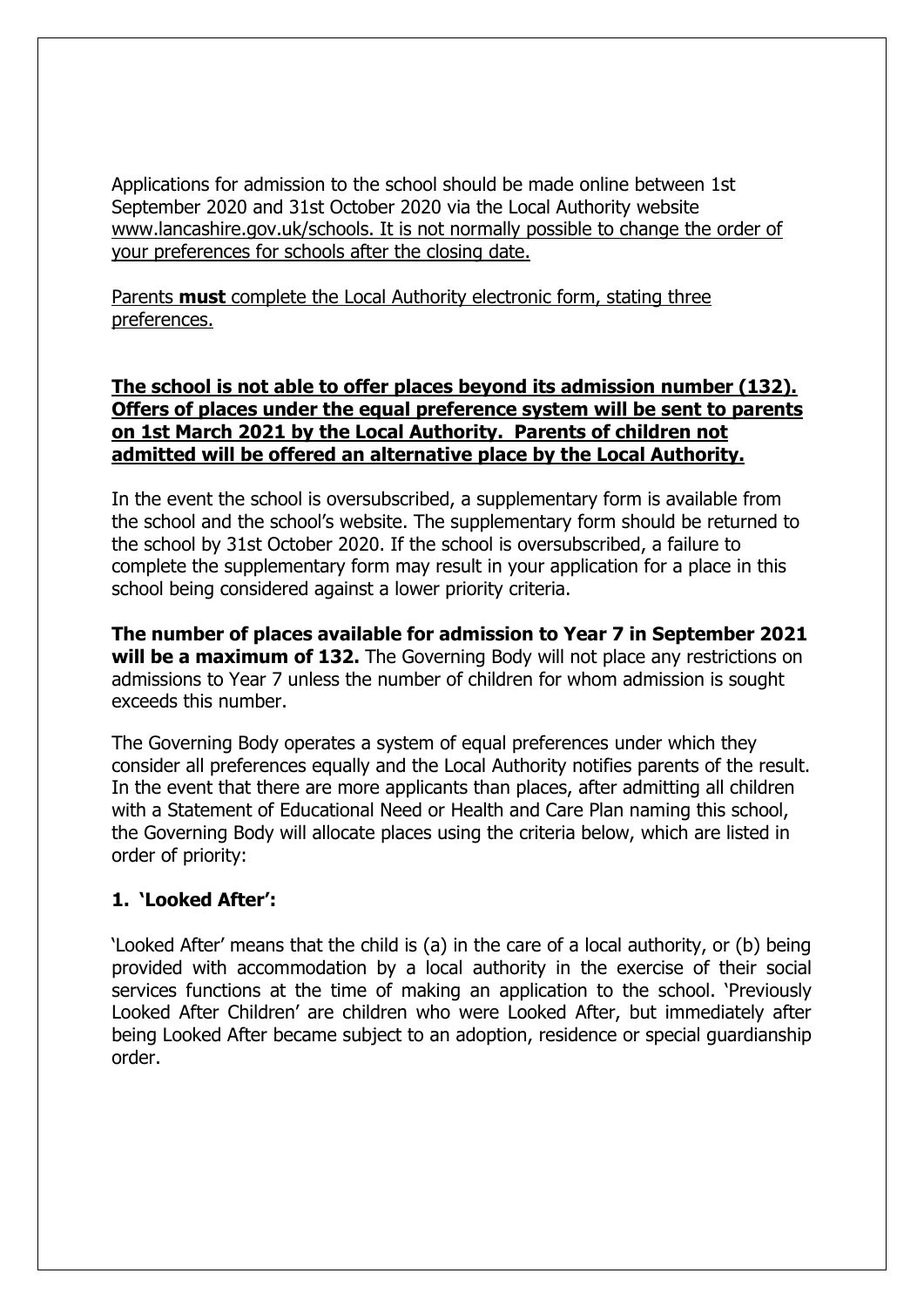## **2. Brothers or Sisters currently attending the school:**

This applies to brothers and sisters of those children who are currently on the school roll and who will be continuing into the next academic year. Note: "brother" or "sister" includes step, half, foster and adopted siblings living at the same address.

## **3. Children of staff at the school:**

This applies to all staff, full and part time, who are employed by this school on a permanent contract of employment with the Academy in either or both of the following circumstances:

a) where the member of staff has been employed at the school for two or more years at the time at which the application for admission to the school is made, and/or b) the member of staff is recruited to fill a vacant post for which there is a demonstrable skill shortage.

#### **4. Geographical priority area:**

The distance between the Ordnance Survey address points for the school and the home measured in a straight line will be used as the final determining factor, nearer addresses having priority over more distant ones. This address point is within the body of the property and usually located at its centre.

In the event that places remain unfulfilled after application of the criteria 1-4 remaining places will be allocated according to the straight line distance from home to school, nearer addresses having priority over more distant ones.

Carnforth High School's geographical priority area is:  $\blacktriangledown$ 

Parishes of Silverdale, Yealand Redmayne, Yealand Conyers, Warton, Priest Hutton, Borwick, Arkholme with Cawood, Whittington, Burrow with Burrow, Leck, Ireby, Tunstall, Cantsfield, Carnforth, Bolton-le-Sands, Over Kellet, Nether Kellet, Halton with Aughton, Gressingham, Claughton, Hornby with Farleton, Melling with Wrayton, Wennington, Roeburndale, Wray with Botton and Tatham.

## **Admissions information:**

For the September 2020 intake there were 545 applications (163 first preference, 178 second preference and 204 third preference) for 132 places. (If over subscribed, numbers of children offered a place under the criteria 1-4 will be published)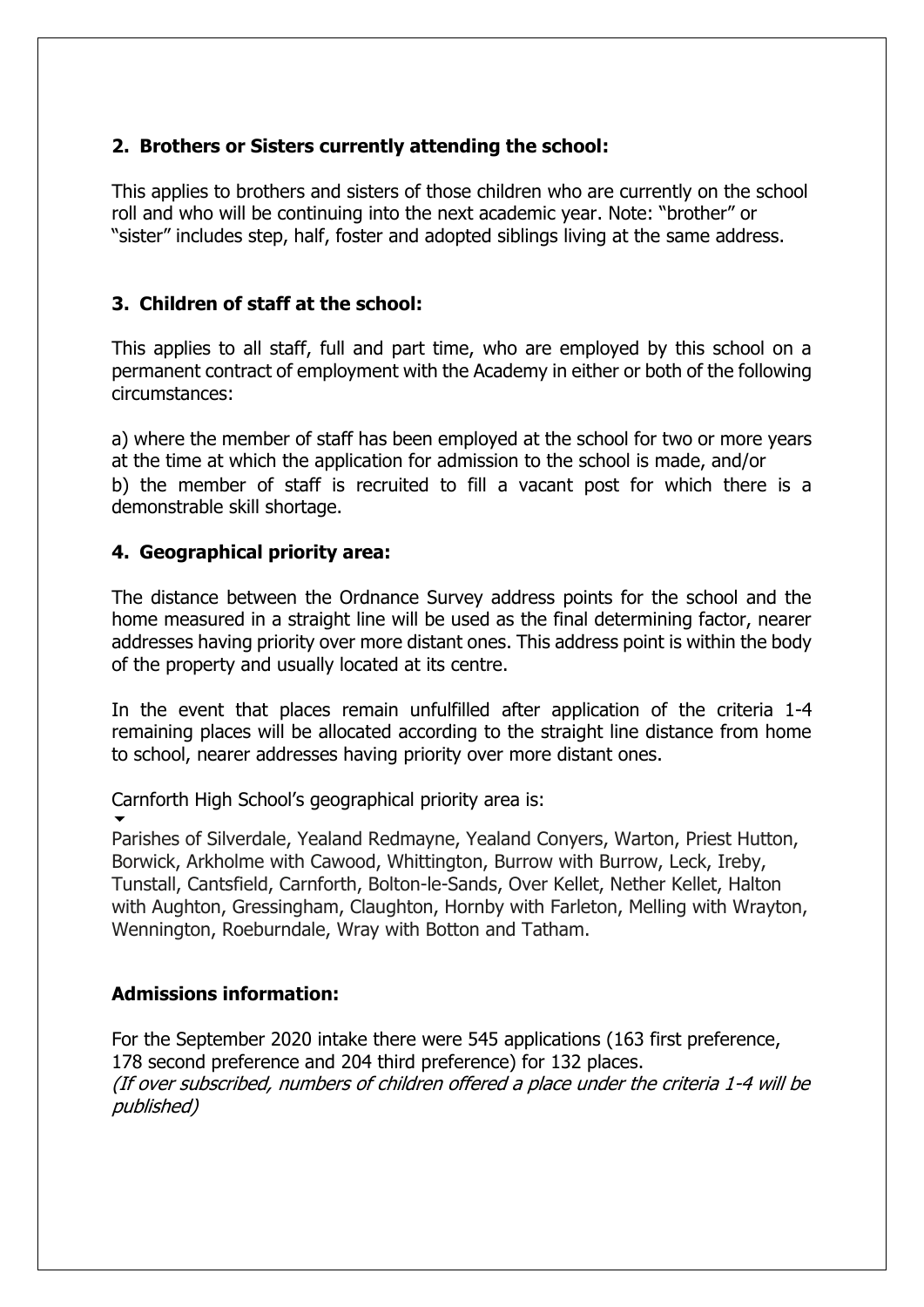### **Late applications for admission:**

Where there are extenuating circumstances for an application being received after the last date for applications, and it is before the Governing Body has established their list of pupils to be admitted, then it will be considered alongside all the others. Otherwise, applications which are received after the last date will be considered after all the others, and placed on the waiting list in order according to the criteria.

#### **Waiting list:**

Where we have more applications than places, the admissions criteria will be used. Children who are not admitted will have their name placed on a waiting list. The names on this waiting list will be in the order resulting from the application of the admissions criteria. Since the date of application cannot be a criterion for the order of names on the waiting list, late applicants for the school will be slotted into the order according to the extent to which they meet the criteria. Thus it is possible for a child who moves into the area later to have a higher priority than one who has been on the waiting list for some time. If a place becomes available within the admission number, the child whose name is at the top of the list will be offered a place. This is not dependent on whether an appeal has been submitted. The waiting list will operate from the  $31<sup>st</sup>$  December 2020.

## **Address of pupil:**

The address used on the school's admission form must be the current one at the time of application, i.e. the family's main residence. If the address changes subsequently, the parents should notify the school. Where the parents live at different addresses, and there is shared parenting, the address used will normally be the one where the child wakes up for the majority of Monday to Friday mornings. If there is any doubt about this, then the address of the Child Benefit recipient will be used. Parents may be asked to show evidence of the claim that is being made for the address, e.g. identity cards of various sorts showing the child's address as the one claimed. Where there is dispute about the correct address to use, the Governing Body reserves the right to make enquiries of any relevant third parties, e.g. the child's GP, Council Tax Office, Electoral Registration Officer, utilities provider. For children of UK Service personnel and other Crown Servants returning to the area proof of the posting is all that is required.

#### **Non-routine admissions:**

It sometimes happens that a child needs to change school other than at the "normal" time; such admissions are known as non-routine admissions or in-year admissions. Parents wishing their child to attend this school should contact the Chairman of the Governors' Admissions Committee, c/o the School, in writing. They will be provided with an application form and Supplementary Form once they have a definite local address. The admissions committee will consider the application and if there is a place in the appropriate year group, then the Governing Body will arrange for the admission to take place. If there is no place, information about how to appeal